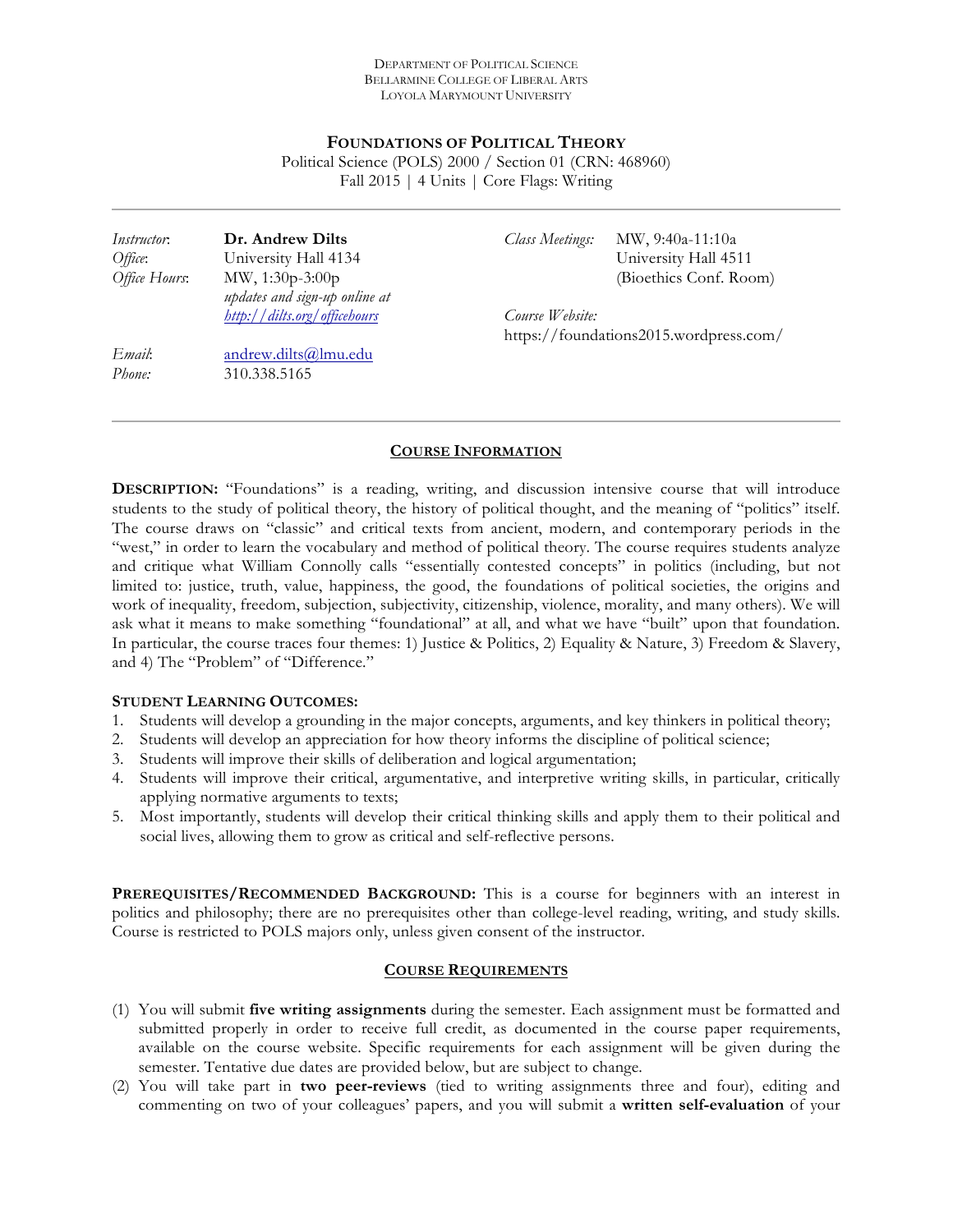last paper.

- (3) **Twelve (12) hours before** each class meeting, you will post a **reading question** on your personal course blog. Be prepared to publicly present your question at the beginning of class.
- (4) You will **attend class** and be an **active participant** in discussion having **completed each day's assigned reading** (detailed below). This is a text-driven course, and as such, you must bring your copy of the day's reading to class. Failure to bring the text and your notes on the text will be treated as an absence.

| <b>GRADE BREAKDOWN:</b>       |        |            | <b>GRADING SCALE:</b> |
|-------------------------------|--------|------------|-----------------------|
| Writing Assignment 1:         | $5\%$  | A          | $93 - 100$            |
| Writing Assignment 2:         | $10\%$ | $A -$      | $90 - 92$             |
| Writing Assignment 3:         | 15%    | $B+$       | 88-89                 |
| Writing Assignment 4:         | 20%    | В          | 83-87                 |
| Writing Assignment 5:         | 20%    | $B -$      | 80-82                 |
| Peer Review #1:               | $5\%$  | $C+$       | 78-79                 |
| Peer Review #2:               | $5\%$  | C          | 73-77                 |
| Reading Questions/Blog Posts: | $10\%$ | $C_{\tau}$ | $70-72$               |
| Class Participation:          | $5\%$  | D          | $60 - 69$             |
| Attendance:                   | $5\%$  | F          | $0 - 59$              |

\*\*\**Any student who receives a failing grade for attendance and participation will receive a failing grade for the class*. *Any student who has not turned in all five writing assignments will receive a failing grade for the class.\*\*\**

**READING QUESTIONS AND RESPONSES:** A good reading question is one that directly and explicitly engages with the text. Your question should cite a specific passage, term, or concept that you are puzzled about, and it should offer your interpretation of the passage at hand. It should be focused on something that genuinely puzzles you in the reading, and which you can probably assume that others find puzzling or confusing as well.

You will post one question for each class meeting where reading is assigned (25 total). You will post these questions on your class blog. Questions must be **submitted twelve (12) hours** before class meets. Late questions will be accepted for partial credit. Questions posted after class meets will receive no credit. Questions will be graded on a three point scale: Excellent  $= 2$ , Satisfactory (or late)  $= 1$ , Unacceptable (or not submitted)  $= 0$ .

In the unlikely event that students are not keeping up with the reading, the instructor reserves the right to add short reading quizzes without notice.

#### **COURSE POLICIES**

**ACCESSIBILITY**: Students with who require reasonable modifications, special assistance, or accommodations in this course should promptly direct their request to the Disability Support Services (DSS) Office (Daum Hall 2nd floor, 310-338-4216) as early in the semester as possible. All discussions will remain confidential. Please visit http://www.lmu.edu/dss for additional information. All students are invited and encouraged to discuss with me any questions and suggestions you might have about how to ensure that our class is supportive of difference and welcoming to all modes of learning, thinking, and interacting.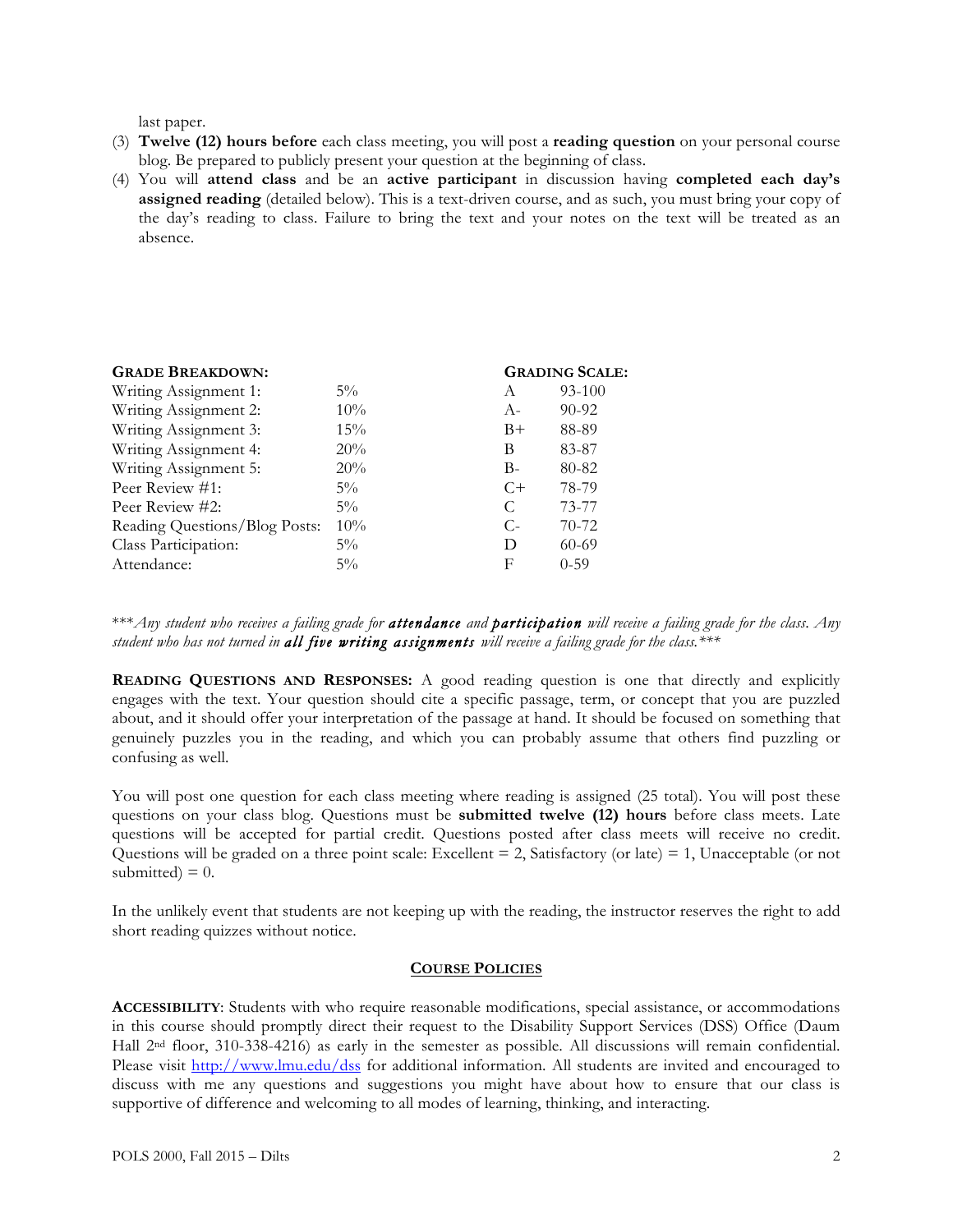**OFFICE HOURS:** I look forward to meeting with you during regularly scheduled office hours or by appointment (when meeting during office hours is not possible). Students who would like to discuss issues raised in the course further than class discussions will permit, or students who encounter difficulties with the course or the assigned material, are especially encouraged to attend office hours. Students should schedule office hour appointments in advance and keep those appointments promptly.

**POLICIES CONCERNING CONFIDENTIALITY:** While I will always work to ensure an atmosphere of trust and respect in which you feel you can come talk to me, there are university policies (pursuant to Title IX and the Clery Act) that may limit my ability to maintain confidentiality with regard to some topics. These include allegations of sexual harassment, sexual violence or assault, dating or domestic violence, stalking, and other misconduct involving students, faculty, or staff. These may trigger contact with a campus official who will want to speak with you about the incident you shared, and conduct an investigation. While I can assure some degree of confidentiality, counselors at Student Psychological Services and doctors and nurse practitioners at the Student Health Center can ensure more. For more information about this, please consult the Community Standards, the LMUCares website, or come and chat with me about it.

## **If at any time you need someone to talk with, you can always contact Sojourn Services (in Santa Monica) at 310-264-6644 or the Rape, Abuse, and Incest National Network (RAINN) 24-hour hotline at 1-800-656-HOPE or online at https://rainn.org/.**

To file a report of sexual or interpersonal misconduct, contact the Department of Public Safety (DPS) in person, or by calling 222 from any campus phone or (310) 338-2893 from any phone. If you are unsure about who to talk to, please ask me or another faculty member that you trust. Just be aware that faculty members (and many LMU staff) are potentially obligated to report incidents on your behalf.

**RESPECT FOR OTHERS:** Given the sensitive nature of the topics explored, a spirit and active practice of mutual respect is crucial for classroom discourse. Students must respectfully listen to others' critiques and articulate responses in a thoughtful manner. As always, you will be held to the standards defined in the LMU's *Community Standards* Student Conduct Code:

(http://studentaffairs.lmu.edu/administration/judicialaffairs/studentcodespolicies/)

**GENDER NEUTRAL & GENDER SPECIFIC LANGUAGE, NAMES & ACCENTS:** Academics no longer use the pronoun "he" to apply universally to all persons, nor do we use the term "man," when we are referring to humanity or people in general. In our writing, when we are making generalizations we should use gender neutral pronouns, that is, sie and hir, s/he, him or her, they/their, etc. When referring to a specific person or group of people, we should use the language and pronouns *that they prefer* if we know them. Further, we should be attentive to the spelling and accents of author's names. Finally, all authors must be referred to by their entire names, or only their last names, *not by their first names*, orally and in writing.

Where this is not possible (either because the claim you are making is gendered, or because you are relying on a text that uses gender-exclusive pronouns), you must explain why this is the case. Usually, this requires no more than a footnote (e.g. Locke uses "he" or "mankind" as universals. Add a footnote at your first usage of his language, directly quoted or not, and say that you are following Locke's usage here, and do not mean to endorse his usage). You aren't necessarily required to solve these problems, but you are required to make note these problems and signal your awareness of them.

**ATTENDANCE:** Timely, prepared, and engaged attendance is required. Absences will only be excused in the case of illness or emergency. If there is a conflict between course participation and religious observance, please contact me in advance. It is not necessary to obtain prior approval from the instructor when missing a meeting is unavoidable, but note that students bear the *entire responsibility* for the decision to miss class and for whatever effect that may have on their course grade and their learning experience. Repeated absences and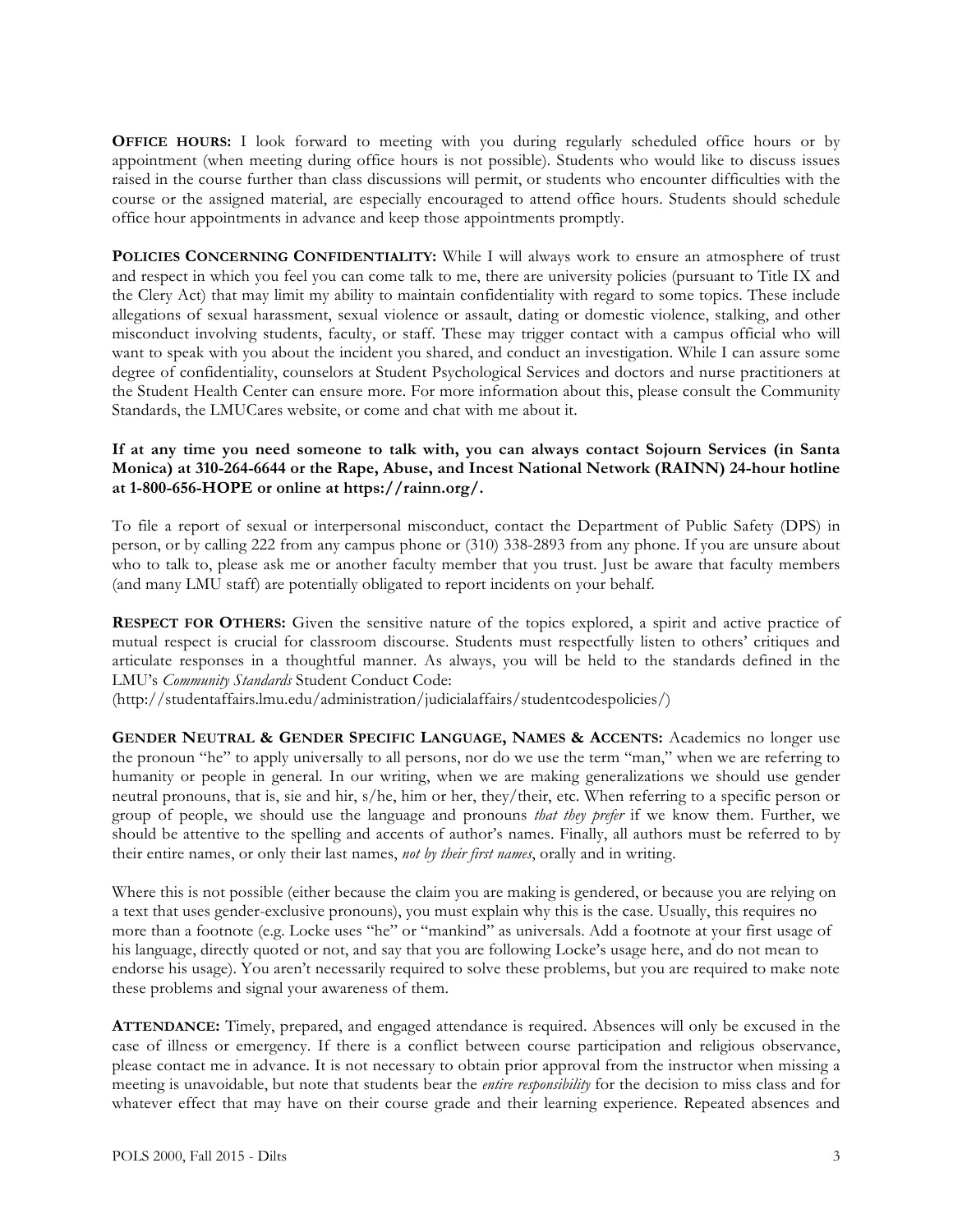lateness will directly affect the discussion and attendance portion of a student's grade. Participation in class discussions will be evaluated on quality, quantity, and appropriateness of student questions and comments. Please note: it is just as possible to talk *too much* as it is to talk too little in class. Likewise, there is such a thing as active listening, and yes, your professors are capable of distinguishing this from passive listening. If you are worried about your the level and/or quality of your participation, the best thing to do is to come to office hours, where the professor can give you direct feedback throughout the semester, rather than at the end (when it is too late to change your behavior!).

**WRITING ASSIGNMENT SUBMISSION AND LATE PENALTIES:** All writing assignments will be submitted electronically and prepared for **anonymous review**. Submission requirements and formatting details will be posted with each assignment. I accept assignments when they are due. Assignments must be turned in at the designated time and place. Failure to turn in an assignment on time is unacceptable except with the prior agreement of the instructor (which will be given only in exceptional circumstances). Except in documented cases of illness or emergency, a penalty of up to a **full letter grade** may be assessed for each day (24hrs) the assignment is late. When assignments are submitted electronically, this includes weekend days.

However, each student may, at their discretion, take a 24-hour extension for *one* of the writing assignments, no questions asked (if you are using your extension please indicate this on the first page of your paper). Note that, due to the collaborative nature of peer review assignments, this policy is not applicable to first drafts or peer reviews.

**PLAGIARISM & ACADEMIC HONESTY:** Academic dishonesty will be treated as an extremely serious matter. Proven plagiarism of any kind may result in automatic failure of the course and will be referred to the University for further disciplinary action without exception. I reserve the right to submit your electronic document to plagiarism detection websites if necessary. It is **never** permissible to turn in any work that has been copied from another student or copied from a source (including the Internet) without properly acknowledging the source. It is your responsibility to make sure that your work meets the standard of academic honesty set forth in the "LMU Honor Code and Process" which appears in the LMU *Community Standards*. It is not permissible to turn in work for a class that has been previously submitted in part, or in whole, for credit in another course. Any doubts of questions related to this policy should be brought to your instructor as soon as they arise and before you turn in the work. You should also refer to the additional statement on academic honesty in the writing requirements posted on the course website.

**COURSE COMMUNICATION:** At times I will communicate with the entire class using campus email systems, so it is essential that you regularly check your lion.lmu.edu email address or forward your lion account email to your preferred email address. I encourage you to contact me via email with questions about the course, the material we cover in class, and assignments. I will also post announcements and updates to the course website. It is your responsibility to monitor this website as you will be held responsible for information posted there even if I don't email you about it.

You are expected to be professional in all communication with the instructor. All email communication should be in complete sentences with a proper salutation and conclusion. Treat the email more as a letter and less like a text message. Include a comprehensible subject heading (e.g. "POLS 2000 paper question"), address and sign the email, making sure to identify what class you are in (usually instructors are teaching more than one class) and explain clearly what it is that you are inquiring about. Failure to do these will guarantee that you will not get a response. Unless I've explicitly stated otherwise, I will generally check my faculty email only during normal business hours (weekdays, more or less until 5pm).

Finally, here is a short list of things to which **I will not respond**:

- Questions that can be answered by checking the course syllabus or looking online.
- A request to know **if** you missed anything. (The answer is yes.)
- A request to know **what** you missed. (Instead of asking this through email, take the appropriate next steps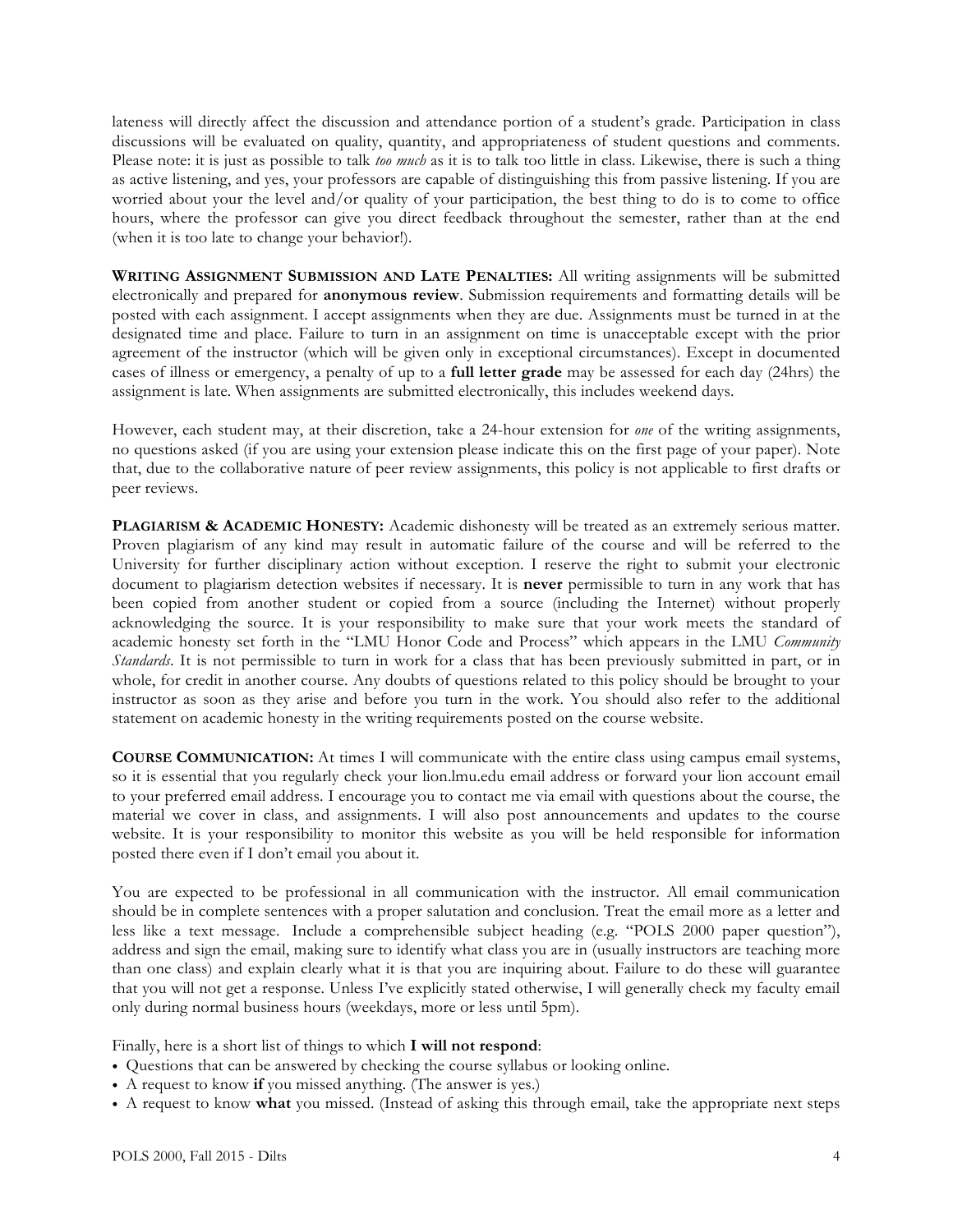to catch up: ask a classmate for notes, meet with me in my office hours, etc.)

**TECHNOLOGY USE DURING CLASS:** The purpose of *any* technological tool is to apply scientific or abstract knowledge to practical applications. *Digital* technologies may often seem like they will aid in this project, but this is not automatically the case. To that end, you may bring a laptop computer or tablet to class provided that it enables you to engage *more* in the class discussion than without it. You may also use a computer or tablet to help you take notes. Email, Twitter, Facebook, or anything at all that is not directly related to the *conversation* we are having will not be tolerated. Using a computer in this way during a seminar is rude and disrespectful to your classmates. **If you need to use a computer in class, you will be expected to post copies of your class notes** *immediately* **following the class session to share with others.** If you are not willing to do this, do not bring a computer with you. The same applies to e-readers/tablets/phones of any kind, etc. Use of any technology in class that does not directly contribute to our discussions will not be tolerated. In short: you should only have computer/tablet in class if you **need** it, and the entire burden of proof that you need it is on you.

But also, recent evidence indicates that note taking on a computer or tablet is actually not a good way to learn things, to remember things, or to enhance comprehension.<sup>1</sup>

## **E-Reserve texts should be \*printed\* and brought to class. Electronic/digital editions of the texts are not acceptable for this course. E-Reserve readings will be made available as PDFs prior to the start of the course (and my suggestion is to head to a copy shop to print and bind those readings).**

Your phone (of any kind) must be **turned off and put away** (unless you have received prior permission from the instructor, which will only be given in truly *exceptional* circumstances). If your phone rings during class, you will be marked absent for the session.

**TENTATIVE NATURE OF THE SYLLABUS:** If necessary, this syllabus and its contents are subject to revision; students are responsible for any changes or modifications distributed in class or posted on the course website.

## **REQUIRED TEXTS**

These texts will all be available for purchase from the bookstore. You are welcome to purchase them wherever you please or borrow them from the library, but *please use these editions of the texts* so that we are all literally on the same page during class. You will be expected to come to class with the text in hand. Some readings will be made available via electronic reserve in PDF format. Again: you must **print** hard copies of these readings, i.e. do not bring your computer or e-reader in order to refer to the texts.

## **Once more for those of you in the cheap seats: electronic/digital editions of the texts are not acceptable for this course.**

#### Required:

- Plato, *Five Dialogues* (Hackett, 2001), ISBN: 978-0872206335.
- Thomas Hobbes, *Leviathan* (Hackett, 1994), ISBN: 978-0872201774.
- John Locke, *Second Treatise of Government* (Hackett, 1980, ISBN: 978-0915144860.
- Jean-Jacques Rousseau, *Discourse on the Origin of Inequality* (Hackett, 1992), ISBN: 978-0872201507.
- Charles Mills, *The Racial Contract* (Cornell, 1997), ISBN: 9780801484636.

 $\overline{a}$ <sup>1</sup> Don't believe me? See http://pss.sagepub.com/content/early/2014/04/22/0956797614524581 (this study is written up here: http://ww2.kqed.org/mindshift/2015/08/18/taking-notes-is-the-pen-still-mightier-than-the-keyboard and here: http://www.vox.com/2014/6/4/5776804/note-taking-by-hand-versus-laptop.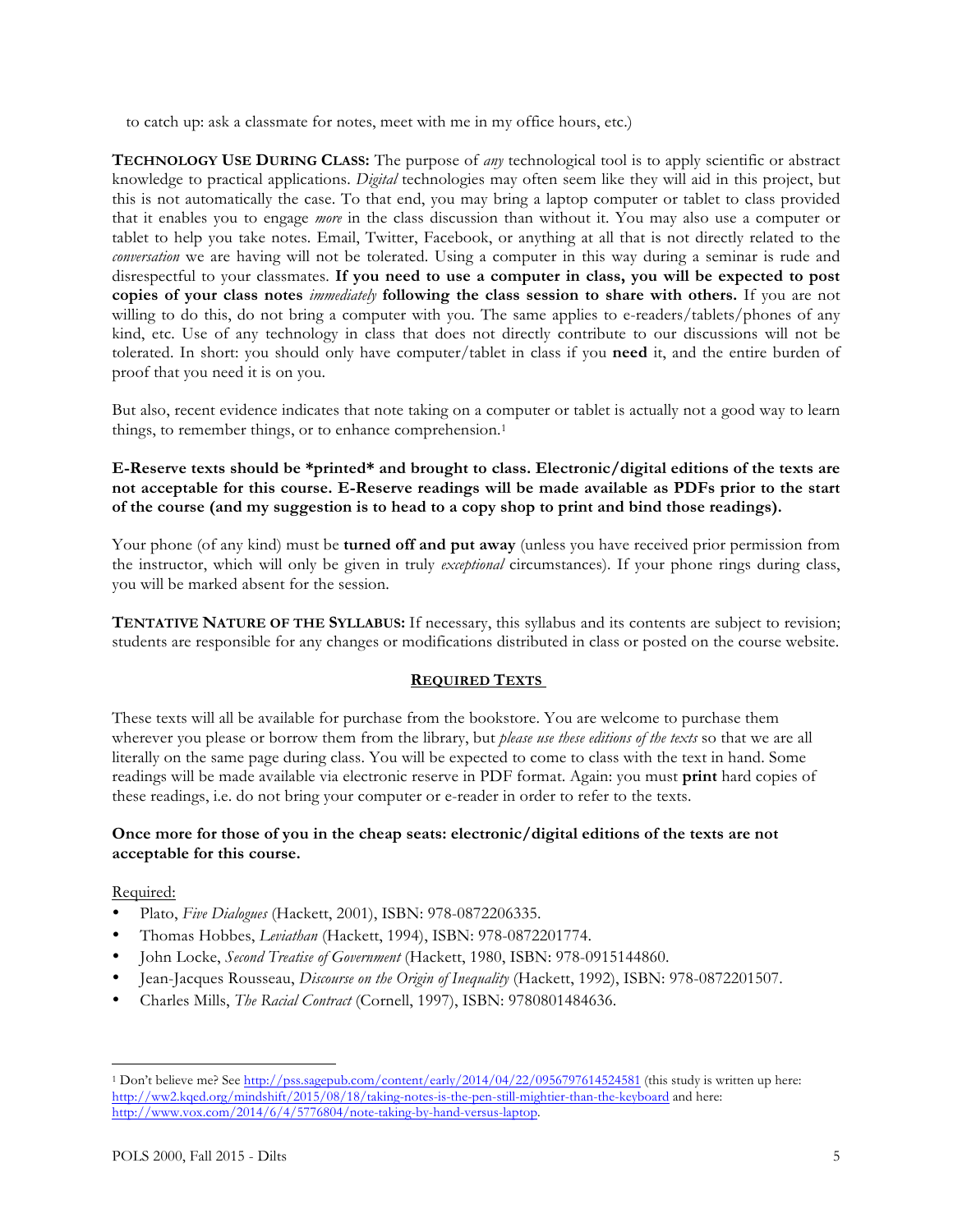Strongly Recommended:

- Anthony Weston, *A Rulebook for Arguments*, 4th ed. (Hackett, 2008), ISBN: 978-0872209541.
- Michael Harvey, *The Nuts and Bolts of College Writing* (Hackett, 2003), ISBN: 978-0872205738.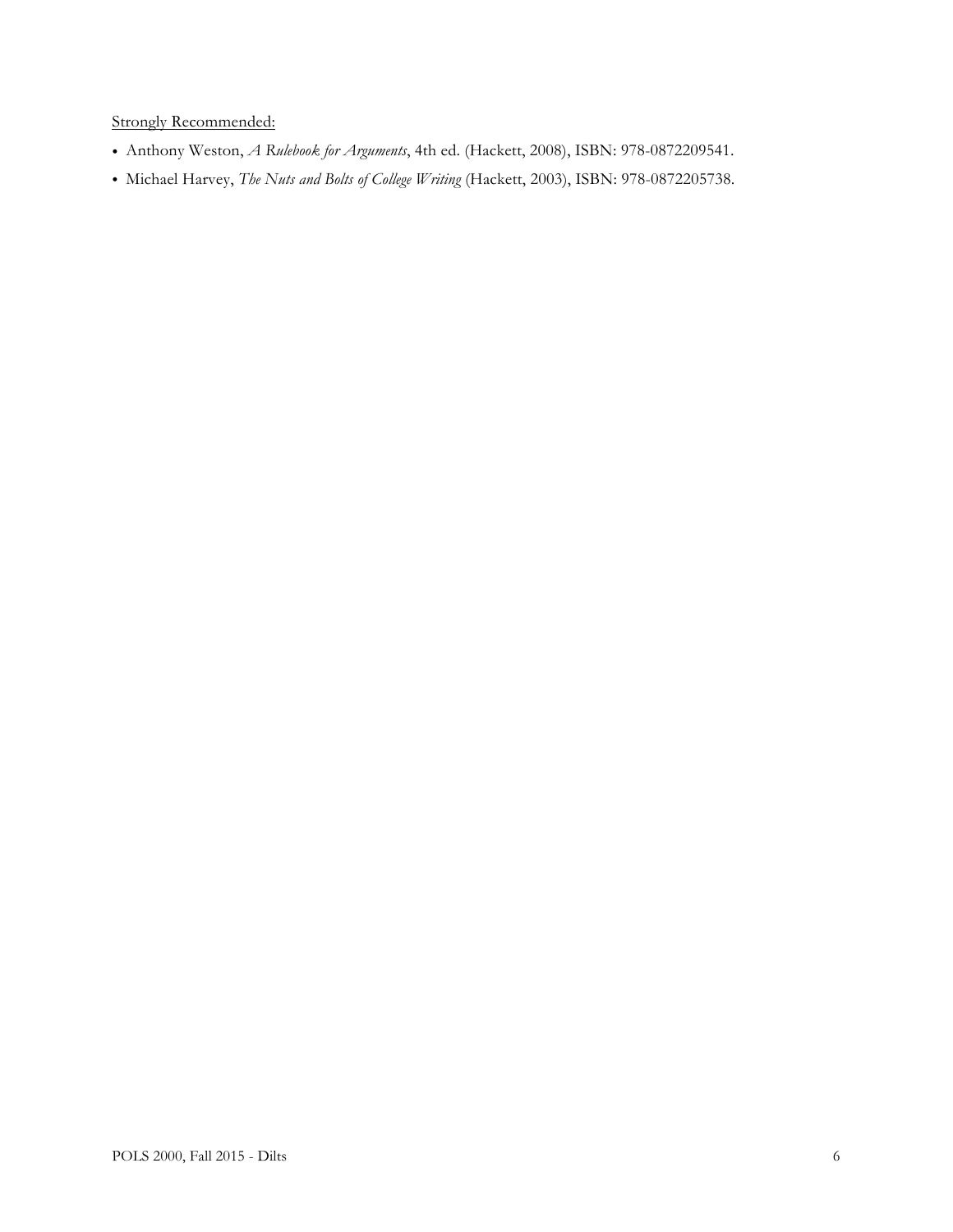## **TENTATIVE COURSE SCHEDULE2**

#### **Week 1:**

| M Aug 31:  | Course Introduction: What is Political Theory, What is it for, and How should we Learn?                                                                                                     |
|------------|---------------------------------------------------------------------------------------------------------------------------------------------------------------------------------------------|
|            | I. Justice & Politics                                                                                                                                                                       |
| W Sep 2:   | Plato, Republic, Book I, 328c-354a (E-Reserve).<br>***Writing Assignment 1 (Critical Reading) Due***                                                                                        |
| Week 2:    | A Life Worth Living                                                                                                                                                                         |
| M Sep 7:   | $No Class-Labor$                                                                                                                                                                            |
| W Sep 9:   | Plato, Apology, 17a-42a in Five Dialogues, pp. 21-44.                                                                                                                                       |
| Week 3:    | <b>Ancient and Modern Justice</b>                                                                                                                                                           |
| M Sep 14:  | Plato, Crito, 43a-54e & Phaedo (death scene) 114d-118a in Five Dialogues, pp. 45-57, 150-154.<br>$\lceil 18 \rceil$                                                                         |
| W Sep 16:  | John Rawls, A Theory of Justice, Selections (E-Reserve).                                                                                                                                    |
| F Sep 18:  | ***Writing Assignment 2 (Argument Explication) Due**                                                                                                                                        |
|            | II. Nature & Equality                                                                                                                                                                       |
| Week 4:    | <b>Nature and Artifice</b>                                                                                                                                                                  |
| M Sep 21:  | Aristotle, <i>Politics</i> Book 1 (E-Reserve).                                                                                                                                              |
| W Sep 23:  | Thomas Hobbes, Leviathan, Introduction, Chs. 10 [§§1-49], 11, 13-14, 15 [§§34-41].<br>(NB: it is recommended that you read Chs. 1-9 to help understand Hobbes' method and use of language.) |
| Week 5:    |                                                                                                                                                                                             |
| M Sep 28:  | Hobbes, Leviathan, Chs. 16-18.                                                                                                                                                              |
| W Sep 30:  | Hobbes, Leviathan, Chs. 21, 26 [§§ 1-14, 42-45], 29.                                                                                                                                        |
| Week 6:    | <b>Writing Week</b>                                                                                                                                                                         |
| M Oct 5:   | NO CLASS - Instructor Absence<br>*** Draft of Writing Assignment 3 (Nature and Equality) Due***                                                                                             |
| $W$ Oct 7: | Peer Review Session                                                                                                                                                                         |
|            | *** Peer Reviews of Assignment 3 Due***                                                                                                                                                     |
| F Oct 9:   | ***Writing Assignment 3 Due***                                                                                                                                                              |
| Week 7:    |                                                                                                                                                                                             |
| M Oct 12:  | John Locke, Second Treatise, Chs. 1-5.                                                                                                                                                      |
| W Oct 14:  | Locke, Second Treatise, Chs. 7-9, 11, 12-13.                                                                                                                                                |
| Week 8:    |                                                                                                                                                                                             |
| M Oct 19:  | Locke, Second Treatise, Chs. 14, 18-19.                                                                                                                                                     |

 $\overline{a}$ 

<sup>2</sup> Almost everything we read in this course is only a *part* of a larger work, and you will always have a better sense of what is going on if you read *beyond* the "assigned" pages and chapters. These chapters and pages are the bare minimum that you are responsible for reading, but don't let my selections determine in advance the limits of your knowledge.